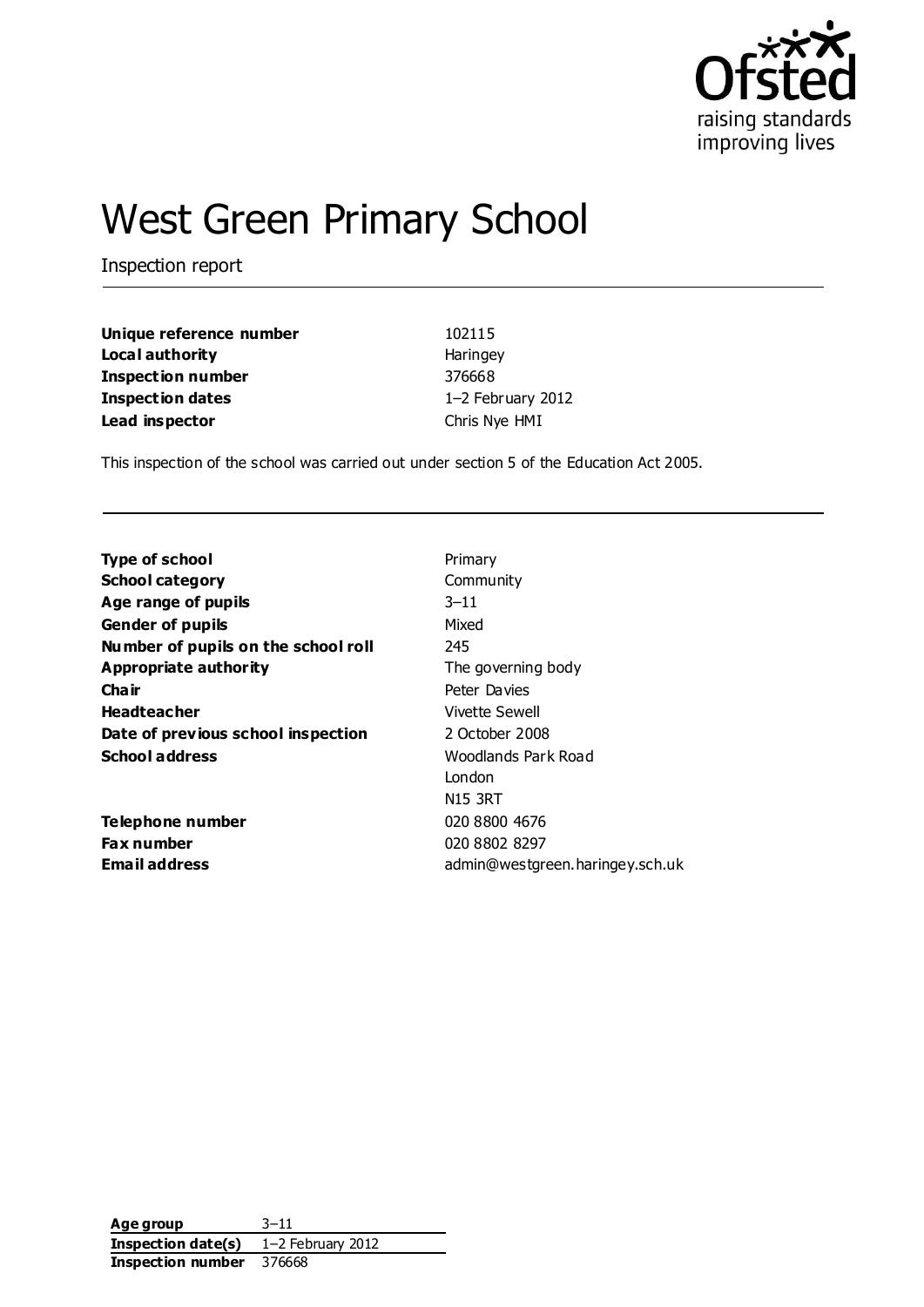

You can use Parent View to give Ofsted your opinion on your child's school. Ofsted will use the information parents and carers provide when deciding which schools to inspect and when.

You can also use Parent View to find out what other parents and carers think about schools in England. You can visit www.parentview.ofsted.gov.uk, or look for the link on the main Ofsted website: www.ofsted.gov.uk

The Office for Standards in Education, Children's Services and Skills (Ofsted) regulates and inspects to achieve excellence in the care of children and young people, and in education and skills for learners of all ages. It regulates and inspects childcare and children's social care, and inspects the Children and Family Court Advisory Support Service (Cafcass), schools, colleges, initial teacher training, work-based learning and skills training, adult and community learning, and education and training in prisons and other secure establishments. It assesses council children's services, and inspects services for looked after children, safeguarding and child protection.

Further copies of this report are obtainable from the school. Under the Education Act 2005, the school must provide a copy of this report free of charge to certain categories of people. A charge not exceeding the full cost of reproduction may be made for any other copies supplied.

If you would like a copy of this document in a different format, such as large print or Braille, please telephone 0300 123 4234, or email enquiries@ofsted.gov.uk.

You may copy all or parts of this document for non-commercial educational purposes, as long as you give details of the source and date of publication and do not alter the information in any way.

To receive regular email alerts about new publications, including survey reports and school inspection reports, please visit our website and go to 'Subscribe'.

Piccadilly Gate Store St **Manchester** M1 2WD

T: 0300 123 4234 Textphone: 0161 618 8524 E: enquiries@ofsted.gov.uk W: www.ofsted.gov.uk



© Crown copyright 2012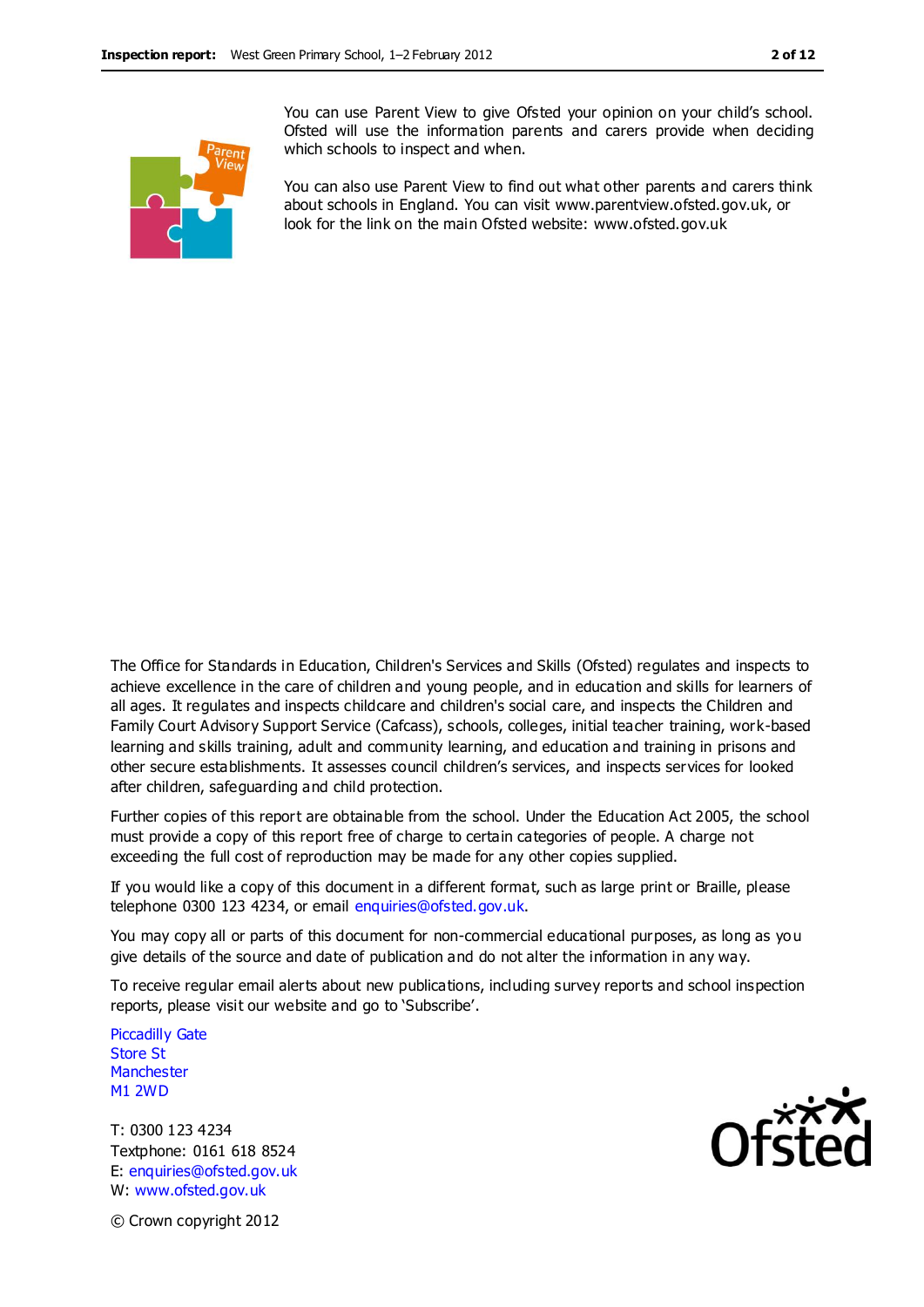# **Introduction**

Inspection team

Chris Nye **Her Majesty's Inspector** 

Janet Dinsmore **Additional inspector** 

This inspection was carried out with two days' notice. Inspectors observed teaching and learning in 17 lessons, taught by nine teachers. Meetings were held with pupils, the Chair of the Governing Body and school staff, including the headteacher, deputy headteacher and senior staff. Inspectors took account of the responses to the online questionnaire (Parent View) in planning the inspection. They observed the school's work, including pupils' books, and looked at a number of documents, including assessment data, monitoring evidence, curriculum and strategic planning. Inspectors met informally with some parents and carers and scrutinised questionnaires completed by 53 parents and carers, 16 staff and 76 pupils.

## **Information about the school**

West Green Primary School is of average size. It serves a very diverse community and most pupils are from minority ethnic backgrounds. The large majority of pupils speak English as an additional language. The proportion known to be eligible for free school meals is well above average. The proportion of pupils with a statement of special educational needs or who require significant extra support is much higher than average. The needs of these pupils are associated with autism, moderate learning difficulties, speech and language or communications difficulties. Key Stage 1 pupils in the latter group are supported in a specialist Speech and Language Resource Base. The school has met government's floor standard, which sets the minimum expectations for attainment and progress. The Nursery and Reception unit provides for children in Early Years Foundation Stage. The school manages a breakfast club on the site. An on-site after-school club is run by a private company and was therefore not included in this inspection. There have been recent significant changes to the senior management of the school with the appointment of a new deputy headteacher and senior teacher. The Chair of Governors is also new to the post.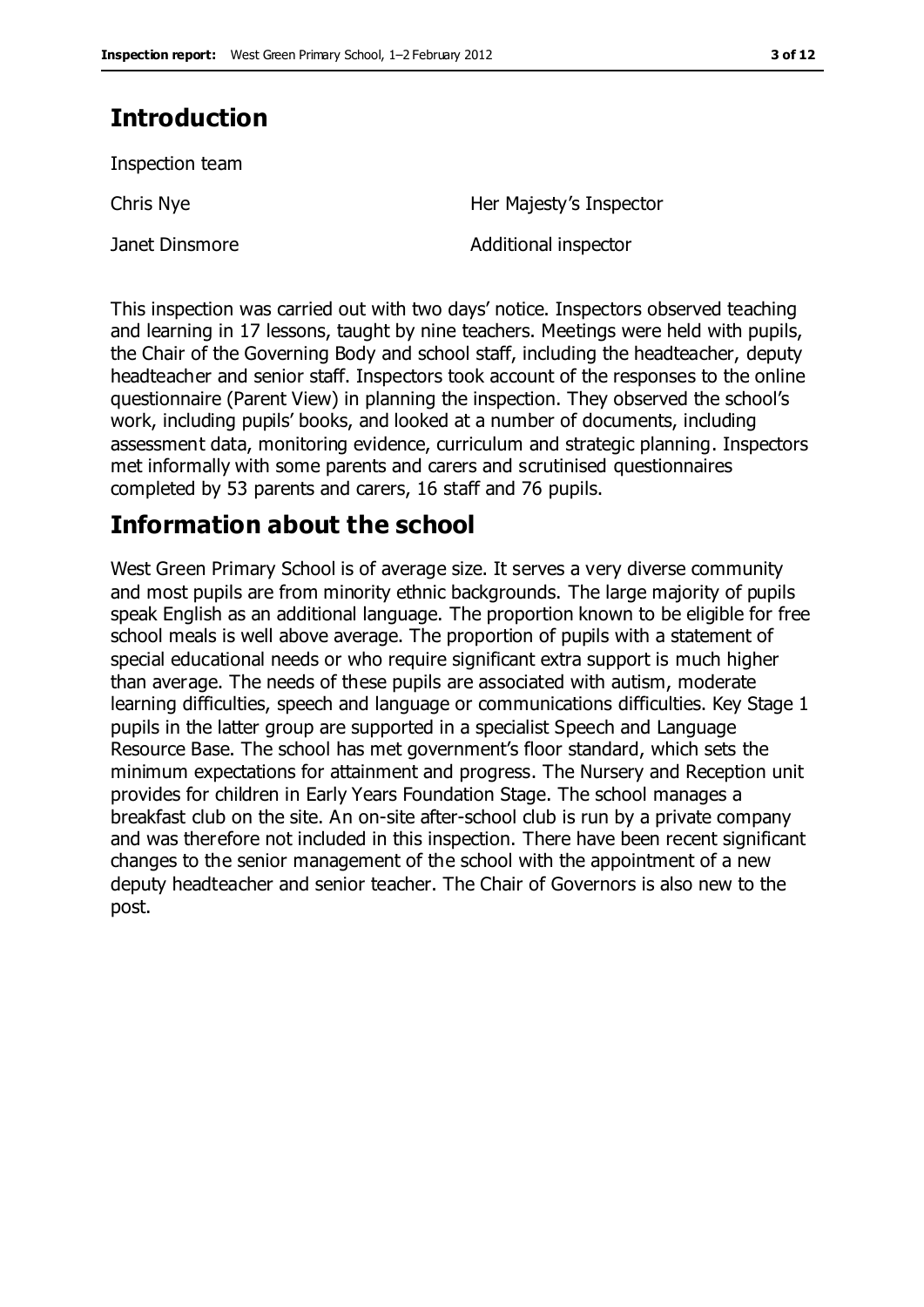# **Inspection judgements**

| <b>Overall effectiveness</b>   |   |
|--------------------------------|---|
|                                |   |
| <b>Achievement of pupils</b>   | З |
| <b>Quality of teaching</b>     | 3 |
| Behaviour and safety of pupils |   |
| Leadership and management      |   |

## **Key findings**

- This is a satisfactory school that has made a number of improvements since the previous inspection. Newly appointed senior staff are having a significant impact on the pace of improvement and in supporting the headteacher in her drive to raise standards, but they recognise that more needs to be done to address remaining weaknesses.
- The school provides good opportunities for pupils' spiritual, moral, social and cultural development, with particular strengths in the way the school reflects and celebrates the wide cultural diversity of the community that it serves. Pupils demonstrate a highly developed social awareness, illustrated by thoughtprovoking letters to the Prime Minister about the riots last summer. Events such as international evenings help to engage parents and carers from a wide range of ethnic and cultural backgrounds and the school rightly has a good reputation for inclusion and valuing individual pupils and their families.
- Pupils make good progress in Early Years Foundation Stage and in Key Stage 2, relative to their starting points. However, achievement is only satisfactory overall because although progress in reading, writing and mathematics in Key Stage 1 is improving, it is at a slower rate and consequently attainment in this key stage is below average; however, those pupils who are well supported by the speech and language resource base make good progress.
- Teaching is satisfactory, with some that is good or better, but this is not yet a consistent picture throughout the school. In particular, marking and assessment systems are not consistently applied.
- Given the improvements, the school has a satisfactory capacity to improve. Leaders are rigorous in monitoring the work of the school, although governors do not yet have sufficient understanding of performance data to effectively hold the school to account. Some aspects of strategic planning lack sufficient clarity and the school is rightly planning to strengthen the curriculum so it better meets the pupils' needs.
- **Pupils are kept safe and behaviour is satisfactory overall. This is because,** although most pupils are caring and considerate, attendance is low and in a few lessons low-level disruption slows the pace of learning.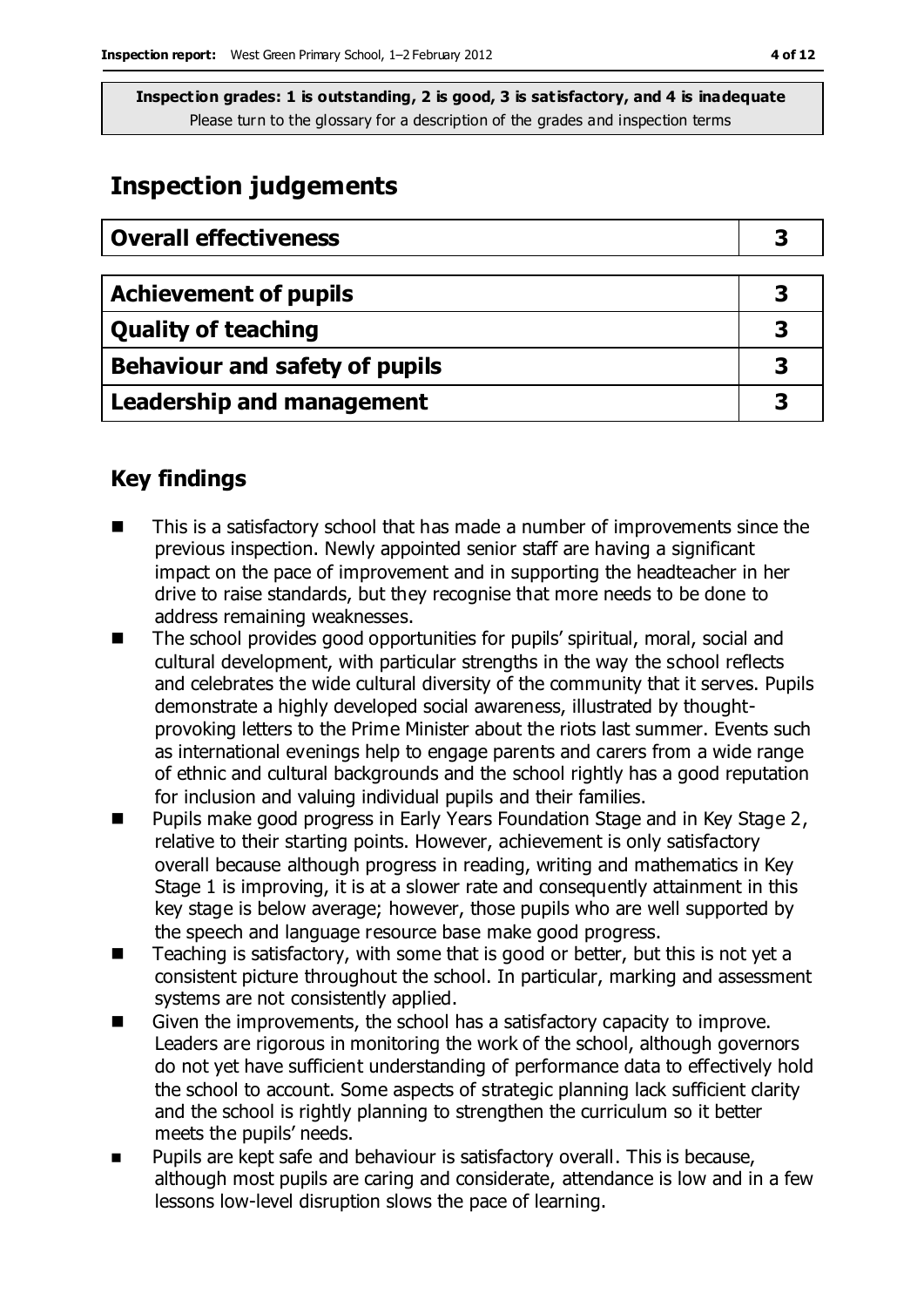Up to 40% of schools whose overall effectiveness is judged as satisfactory may receive a monitoring visit by an Ofsted inspector before their next section 5 inspection.

## **What does the school need to do to improve further?**

- Increase the proportion of good or better lessons to 90% by July 2012 by ensuring that:
	- the pace of lessons is not slowed by low-level disruption
	- consistent use is made of assessment data to plan lessons so that they more effectively meet the needs of all pupils
	- consistent use is made of marking policies so that all pupils have a clear understanding of what they need to do to improve their work.
- Raise pupils' attainment in reading, writing and mathematics in Key Stage 1 so that none is significantly below national expectations.
- Strengthen leadership and management by:
	- ensuring that governors have a full understanding of performance data so that they can fully hold the school to account
	- ensuring that, by September 2012, plans are implemented so that the curriculum is more exciting, creative and relevant to the needs of pupils
	- ensuring that success criteria in strategic plans indicate clearly how  $\overline{\phantom{m}}$ success will be measured against outcomes for pupils.

## **Main report**

### **Achievement of pupils**

Most parents and carers feel that their children make good progress in school, and the pupils themselves are mostly positive about their learning. Inspection evidence shows that achievement is satisfactory overall, with some significant strengths, but also some areas of weakness.

Children enter the Early Years Foundation Stage in either the Nursery or Reception classes with skill levels well below those expected for their age, especially in communication, language and literacy. Good teaching means that they make good progress and although their attainment at the start of Key Stage 1 remains low, they have started to catch up. Their social development, use of numbers as labels and for counting, and their physical development are strengths, with outcomes at the end of the Reception year that are close to those found nationally.

The most recent assessments of reading, writing and mathematics in Key Stage 1 show that attainment by the end of Year 2 has been significantly below that found nationally in each of these aspects. However, although still low, there are early indications that achievement has improved since September. Speaking and listening is a weak area, especially for the large majority of pupils who speak English as an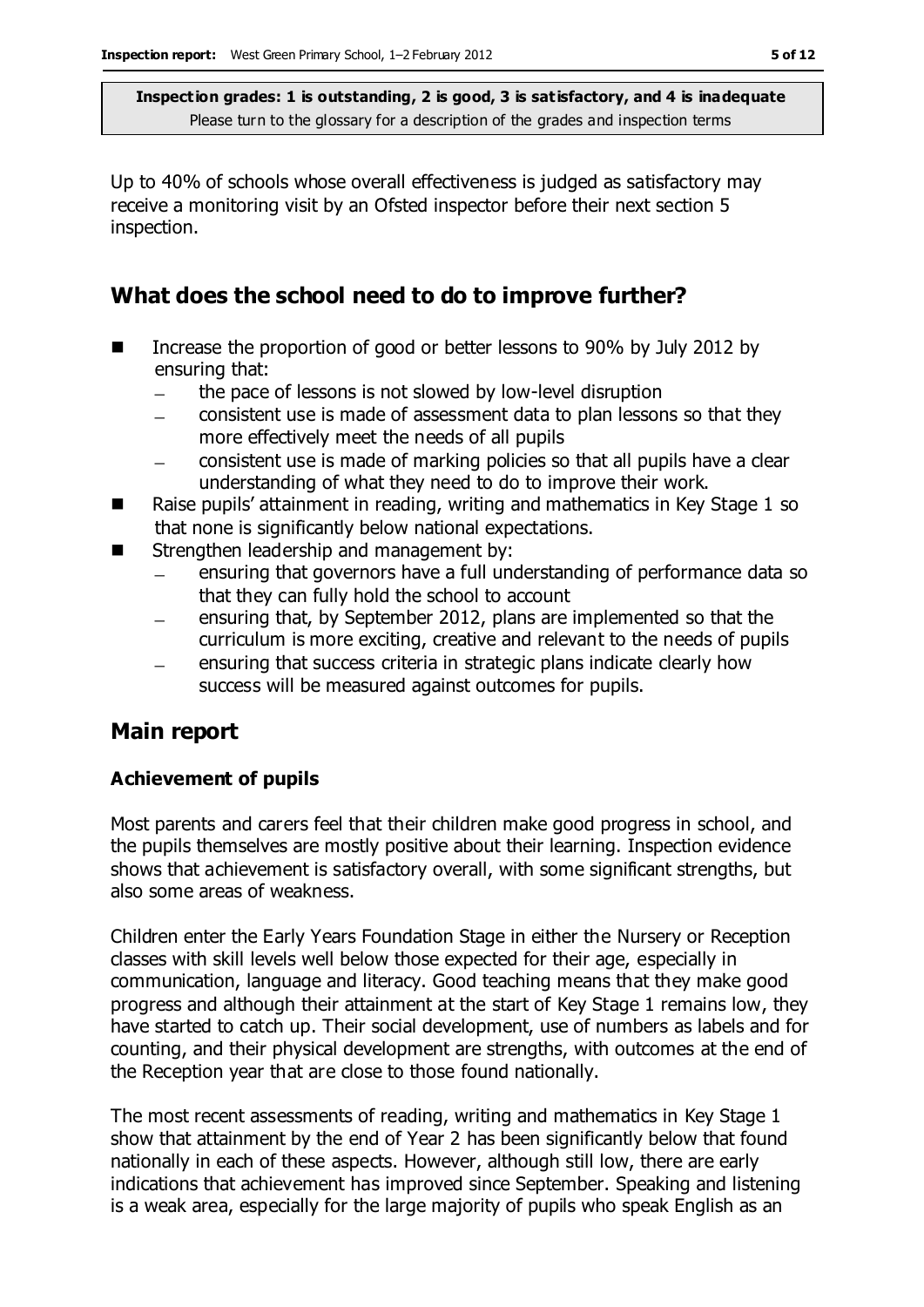additional language. Pupils are starting to use phonics (linking letters with the sounds they make) more effectively to support their reading, but writing remains a weakness. The school has put in place appropriate support, which is starting to show impact, but this needs to be further embedded. However, statemented pupils who are supported by the speech and language resource base make good progress, relative to their starting points, because of the exceptionally good support and wellfocused teaching.

Throughout Key Stage 2 there is an acceleration in pupils' rates of progress and although attainment is slightly below that found nationally in mathematics and English, it is not significantly so. In older classes, inspectors observed a faster pace of learning, especially in mathematics. Most pupils, especially disabled pupils and those with special educational needs, make good progress in lessons, often from very low starting points. Pupils who are known to be eligible for free school meals also make good progress, relative to their starting points, and the gap between their achievement and that found nationally is closing. Achievement in reading and writing is rapidly improving, especially in Years 4 to 6, because of the strong focus that the school has placed on this, and on speaking and listening. This is having a very positive impact, especially on pupils who speak English as an additional language. This is demonstrated by the improvements in pupils' 'Big Write' books since September, the confidence with which older pupils read aloud and the fact that standards in reading when pupils leave school are now broadly in line with those found nationally.

#### **Quality of teaching**

Most parents and carers who responded to the questionnaires said that they felt their child was well taught, but inspectors found a varying picture in the quality of teaching, which is satisfactory overall. Good teaching was observed in the Early Years Foundation Stage, the Speech and Language Resource Base and some Key Stage 2 classes. However, there is not a consistent picture across the school and although little inadequate teaching was observed, some was only satisfactory because the pace of learning was too slow, often as a result of low-level disruption.

In Key Stage 1, teaching is satisfactory overall and the school has put in place robust strategies to improve the quality of teaching. These are starting to have an impact, but are not yet reflected in end-of-Year 2 assessments.

The best teaching is lively, well planned and resourced and engages pupils of varying needs and abilities effectively. For example, in a phonics lesson, puppets were being imaginatively used by a teacher to help pupils blend sounds. Teaching is well structured to ensure that pupils develop key skills, especially in literacy and numeracy. For example, pupils in a Key Stage 2 mathematics lesson were accurately and confidently solving word problems using fractions because of a clear explanation of the processes they needed to use. Teaching assistants make a positive contribution to learning, especially those pupils who speak English as an additional language or who have special educational needs. In the best lessons teaching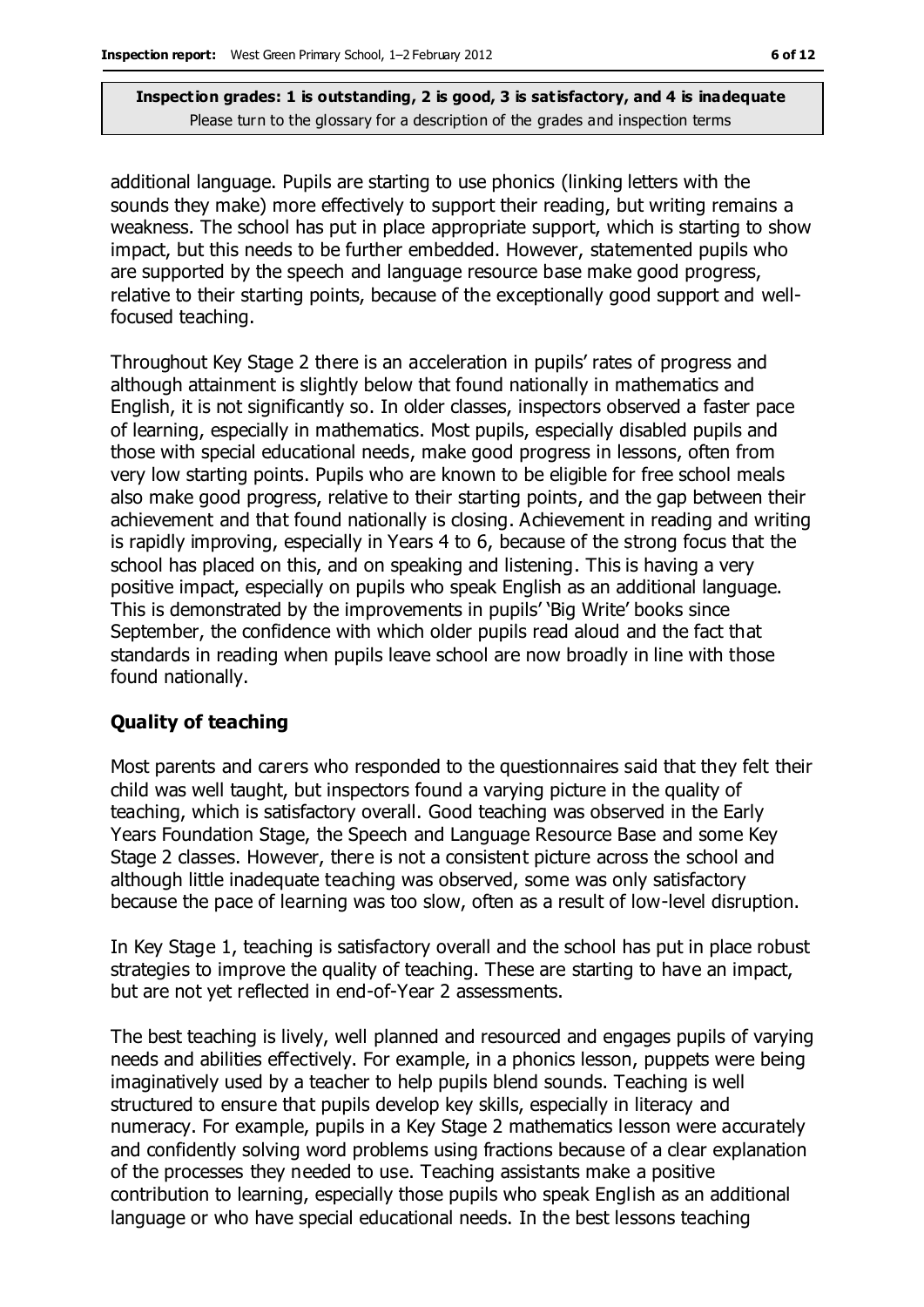actively encourages the development of pupils' spiritual, moral, social and cultural awareness. For example, in one Key Stage 2 English lesson, the careful use of 'talk partners' and the effective encouragement of debate actively supported the development of pupils' social skills.

Suitable policies for marking and the use of assessment are in place but are inconsistently applied across the school. At best, marking is clear, evaluative and links closely to pupils' targets. In such instances pupils have a good understanding of their strengths and weaknesses and actively contribute to assessing their own understanding. Pupils' progress is accurately assessed and tracked, and this usually links well to individual targets. However, where teaching is less effective, work is not well matched to their ability and some marking is perfunctory, with fewer opportunities for pupils to assess their own work. Consequently, pupils are less clear about what they need to do to improve.

#### **Behaviour and safety of pupils**

Pupils' behaviour is only satisfactory overall. This is because, although most pupils are polite and caring and demonstrate high levels of respect and consideration towards adults and each other, a few find it a challenge to behave well in lessons, resulting in occasional low levels of disruption. Parents, carers and staff are generally positive about behaviour and the majority of pupils say that they enjoy school and feel safe and happy there. The school is effective in supporting pupils in assessing and dealing with risks to their safety, for example through training them in e-safety. The school is proactive in preventing bullying in all its forms and rare instances are tackled effectively. Attendance is low but strategies have been put in place to improve this and these are having a positive impact.

A bright and attractive learning environment which celebrates pupils' successes and cultural diversity helps to ensure that pupils engage well with their learning. The inclusive nature of the school, where every pupil feels valued and accepted, regardless of background or learning need, is a particular strength. One pupil commented typically that, 'The school feels like a big family' and inspectors were impressed with the range of activities and work undertaken to ensure that pupils are kept safe, healthy and happy.

#### **Leadership and management**

Recent changes in the senior leadership of the school have re-invigorated the school's drive to raise standards of teaching and achievement because senior leaders and middle managers have an accurate understanding of the school's strengths and weaknesses. There are clear indications of a concerted approach towards driving improvement with greater urgency. Although this is having a positive impact and improvements have been made, leaders recognise that some weaknesses remain. Rigorous monitoring by senior leaders has identified accurately where weaker teaching exists, resulting in slower pupil progress; extensive coaching and other support has been provided to address this. As a result, teaching and pupils'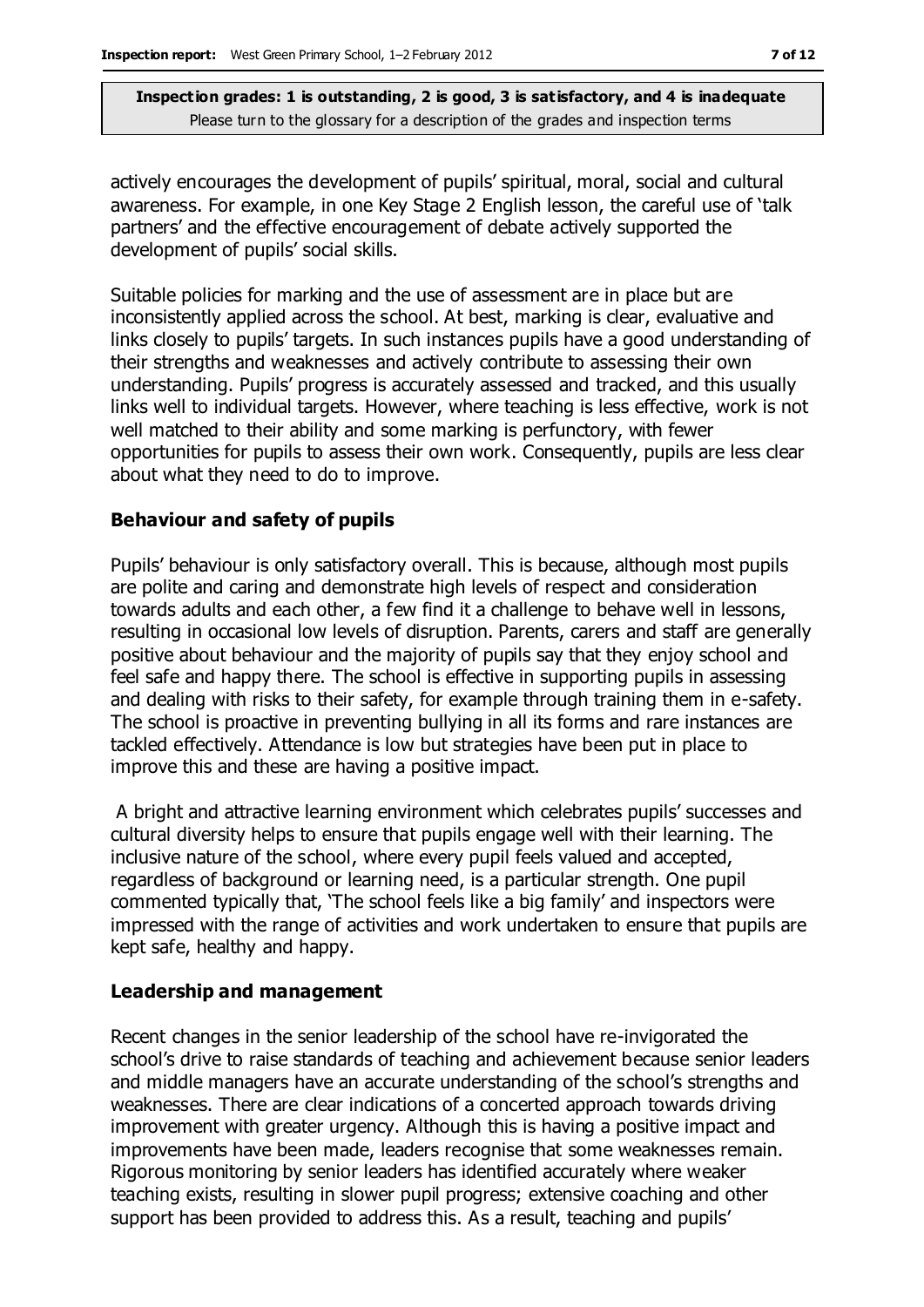achievement, while still satisfactory, is steadily improving, especially in Key Stage 2. Very detailed strategic planning makes good use of monitoring and assessment evidence to identify priorities and actions for improvement. However, the criteria with which to measure the success of such actions against pupils' progress or attainment are not made sufficiently clear. Overall, given improvements to date, the school has a satisfactory capacity to improve further.

Curriculum leaders monitor their subjects closely and the curriculum provides suitable breadth and balance. The issue of integrating key literacy, numeracy and information and communication skills across the curriculum identified in the previous inspection has been fully addressed. However, curriculum leaders recognise that a greater focus is now needed to ensure that the curriculum is more creative and enables teaching to engage and motivate pupils more. Accordingly, the decision has been taken to review the curriculum, but plans have yet to be implemented.

Governors are well organised and provide good levels of support to the school. Most visit the school regularly and are enthusiastic advocates of the school's strengths. However, although they are developing a stronger awareness of how to interpret assessment and performance data, this is a comparatively new area of their work so their ability to challenge the school, based on accurate interpretation of the data, is underdeveloped.

A number of partnerships, for example with the local community and local authority, are effectively managed to promote pupils' learning and well-being. For example, the school works closely with parents, carers and external agencies to support individual pupils whose circumstances make them potentially vulnerable, including those with autism or severe speech and language difficulties.

All safeguarding procedures are securely in place and rigorously applied. Inclusion is at the heart of the school's ethos; although achievement is only satisfactory, it is improving in practice and the promotion of equality of opportunity for all staff and pupils is subsequently effective, especially in the way disabled pupils and those with special educational needs and those who speak English as an additional language are supported.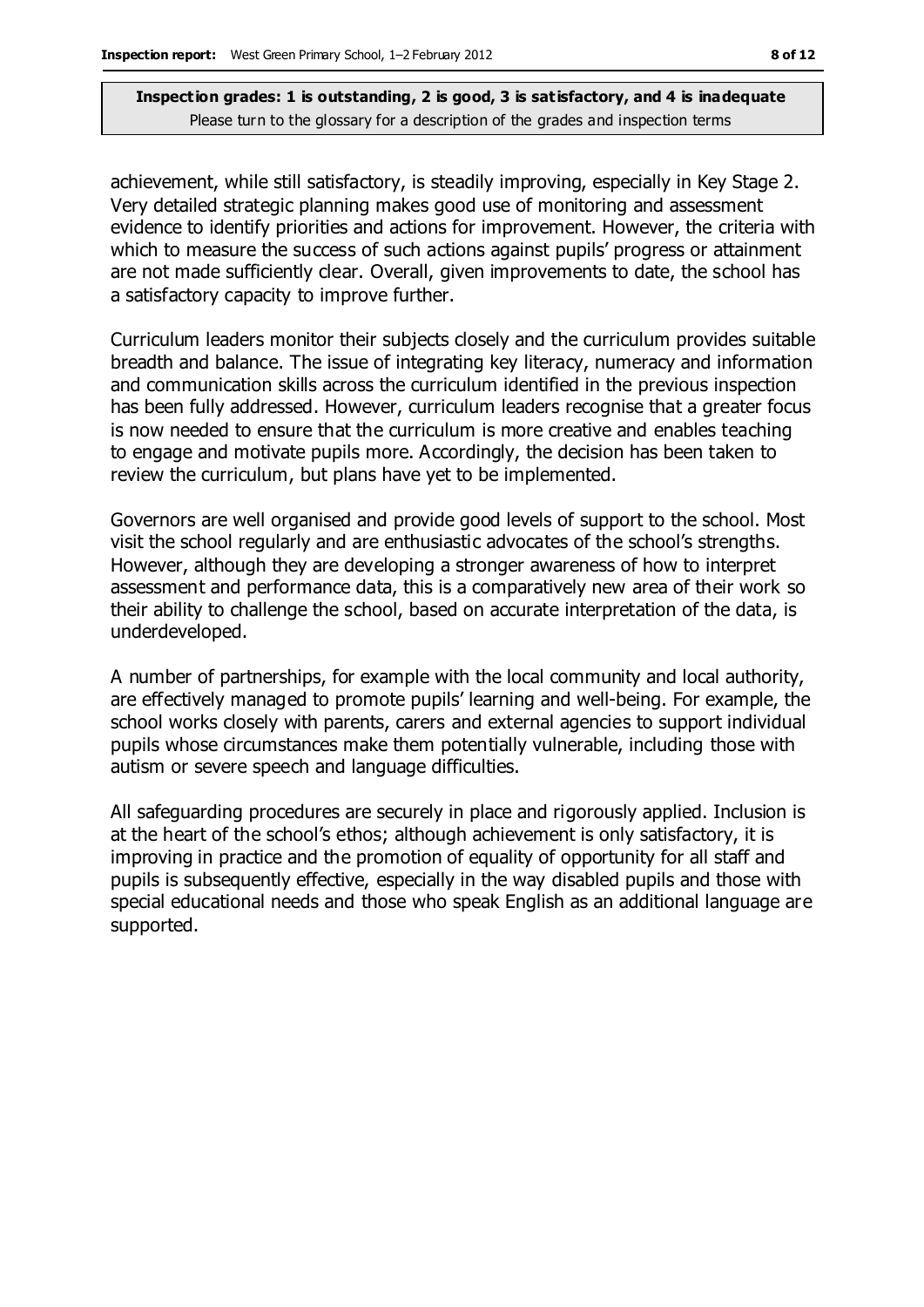# **Glossary**

## **What inspection judgements mean**

| Grade   | <b>Judgement</b> | <b>Description</b>                                                                                                                                                                                                               |
|---------|------------------|----------------------------------------------------------------------------------------------------------------------------------------------------------------------------------------------------------------------------------|
| Grade 1 | Outstanding      | These features are highly effective. An outstanding<br>school provides exceptionally well for all its pupils' needs.                                                                                                             |
| Grade 2 | Good             | These are very positive features of a school. A school<br>that is good is serving its pupils well.                                                                                                                               |
| Grade 3 | Satisfactory     | These features are of reasonable quality. A satisfactory<br>school is providing adequately for its pupils.                                                                                                                       |
| Grade 4 | Inadequate       | These features are not of an acceptable standard. An<br>inadequate school needs to make significant<br>improvement in order to meet the needs of its pupils.<br>Ofsted inspectors will make further visits until it<br>improves. |

## **Overall effectiveness of schools**

|                         | Overall effectiveness judgement (percentage of schools) |      |                     |                   |
|-------------------------|---------------------------------------------------------|------|---------------------|-------------------|
| <b>Type of school</b>   | <b>Outstanding</b>                                      | Good | <b>Satisfactory</b> | <b>Inadequate</b> |
| Nursery schools         | 46                                                      | 46   |                     |                   |
| Primary schools         |                                                         | 47   | 40                  |                   |
| Secondary<br>schools    | 14                                                      | 38   | 40                  |                   |
| Special schools         | 28                                                      | 48   | 20                  |                   |
| Pupil referral<br>units | 15                                                      | 50   | 29                  |                   |
| All schools             |                                                         | 46   | 38                  |                   |

New school inspection arrangements have been introduced from 1 January 2012. This means that inspectors make judgements that were not made previously.

The data in the table above are for the period 1 September 2010 to 31 August 2011 and represent judgements that were made under the school inspection arrangements that were introduced on 1 September 2009. These data are consistent with the latest published official statistics about maintained school inspection outcomes (see www.ofsted.gov.uk).

The sample of schools inspected during 2010/11 was not representative of all schools nationally, as weaker schools are inspected more frequently than good or outstanding schools.

Primary schools include primary academy converters. Secondary schools include secondary academy converters, sponsor-led academies and city technology colleges. Special schools include special academy converters and non-maintained special schools.

Percentages are rounded and do not always add exactly to 100.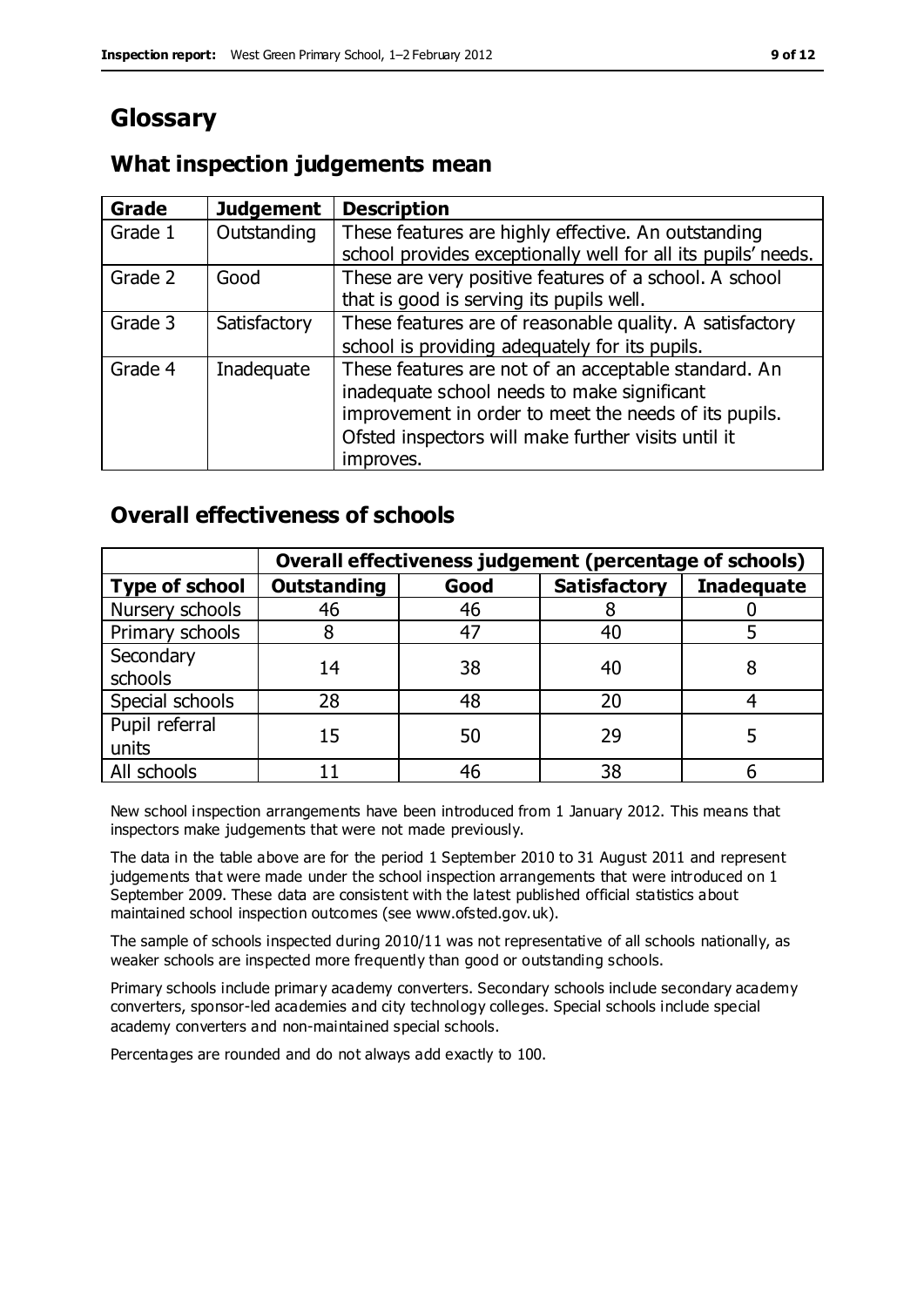# **Common terminology used by inspectors**

| Achievement:                  | the progress and success of a pupil in their<br>learning and development taking account of their<br>attainment.                                                                                                        |
|-------------------------------|------------------------------------------------------------------------------------------------------------------------------------------------------------------------------------------------------------------------|
| Attainment:                   | the standard of the pupils' work shown by test and<br>examination results and in lessons.                                                                                                                              |
| Attendance                    | the regular attendance of pupils at school and in<br>lessons, taking into account the school's efforts to<br>encourage good attendance.                                                                                |
| Behaviour                     | how well pupils behave in lessons, with emphasis<br>on their attitude to learning. Pupils' punctuality to<br>lessons and their conduct around the school.                                                              |
| Capacity to improve:          | the proven ability of the school to continue<br>improving based on its self-evaluation and what<br>the school has accomplished so far and on the<br>quality of its systems to maintain improvement.                    |
| Leadership and management:    | the contribution of all the staff with responsibilities,<br>not just the governors and headteacher, to<br>identifying priorities, directing and motivating staff<br>and running the school.                            |
| Learning:                     | how well pupils acquire knowledge, develop their<br>understanding, learn and practise skills and are<br>developing their competence as learners.                                                                       |
| <b>Overall effectiveness:</b> | inspectors form a judgement on a school's overall<br>effectiveness based on the findings from their<br>inspection of the school.                                                                                       |
| Progress:                     | the rate at which pupils are learning in lessons and<br>over longer periods of time. It is often measured<br>by comparing the pupils' attainment at the end of a<br>key stage with their attainment when they started. |
| Safety                        | how safe pupils are in school, including in lessons,<br>and their understanding of risks. Pupils' freedom<br>from bullying and harassment. How well the school<br>promotes safety, for example e-learning.             |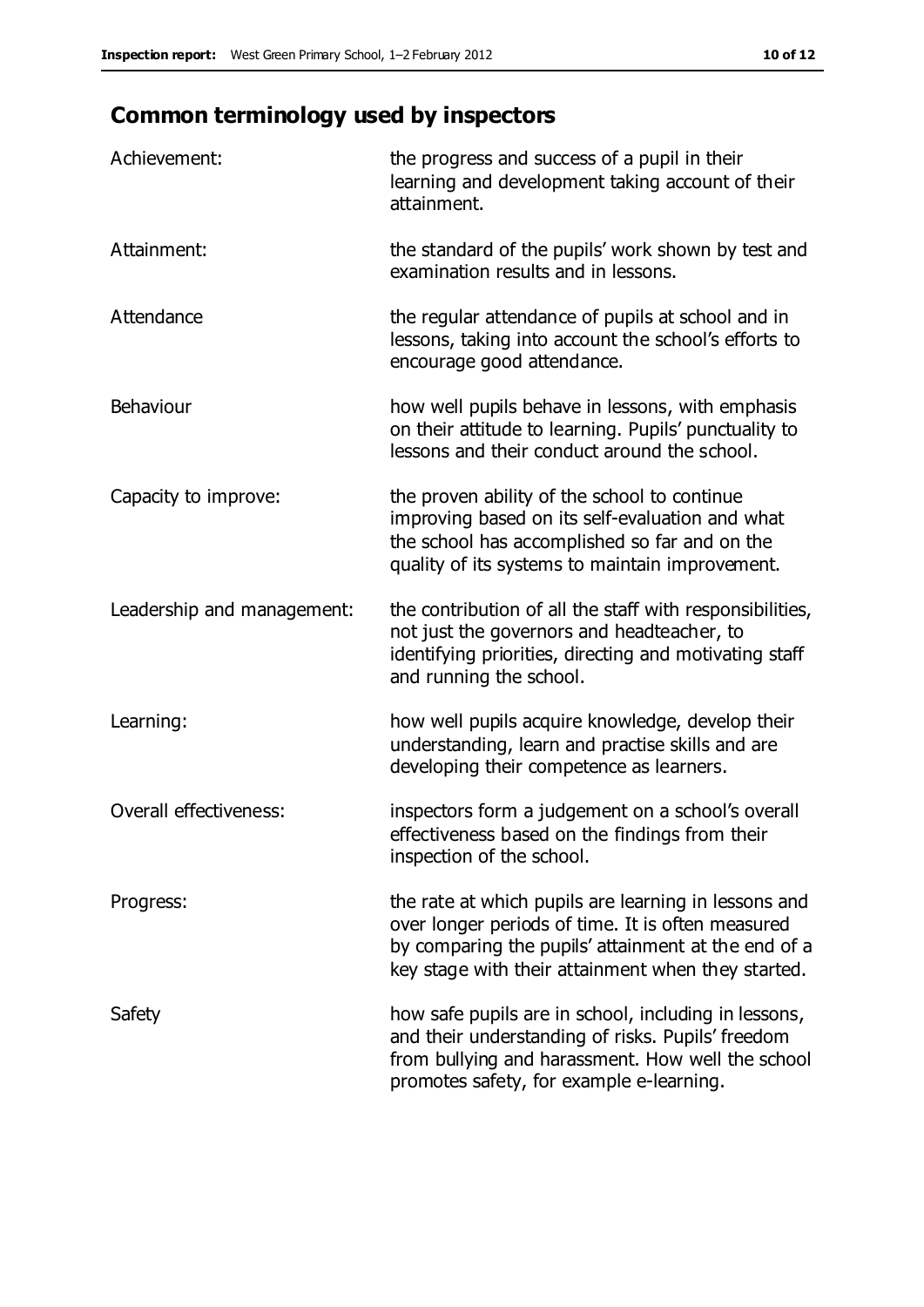#### **This letter is provided for the school, parents and carers to share with their children. It describes Ofsted's main findings from the inspection of their school.**

3 February 2012

Dear Children

#### **Inspection of West Green Primary School, London N15 3RT**

Thank you for making my colleague and me so welcome when we inspected your school. We were very interested in what you told us, as well as what you, your parents and carers said in their questionnaires. We really enjoyed visiting your lessons, talking to staff and looking at the work that you have been doing. We think that yours is a satisfactory school and these are the things that it does particularly well.

- Most of you in the Reception and Nursery classes and in Key Stage 2 are making good progress in your reading, writing and mathematics, even though a lot of you find the work a bit of a struggle, especially when English is not the language that you speak at home. However, by the time you leave at the end of Year 6, many of you are doing as well as pupils in other schools, especially in mathematics.
- Most of you behave really well and work well with each other. We were especially impressed with how you value and celebrate each other's cultures and traditions.
- In many lessons you are keen to do well and enjoy discussing what you are learning with each other and adults.
- The adults who lead the school know what needs to improve and are making sure that things keep on getting better.

Although the school is doing well, there are still things that it can improve even more. We have asked the school's leaders to focus on:

- making sure that all the teaching is as good as the best
- helping pupils in Key Stage 1 to make faster progress in reading, writing and mathematics
- making sure that plans to improve the school are clearer, that the curriculum is more exciting and that governors know more about how well the school is doing.

You can help by always attending school, not being distracted from your work in lessons and by continuing to try your hardest. Good luck with the future.

Yours sincerely

Chris Nye Her Majesty's Inspector